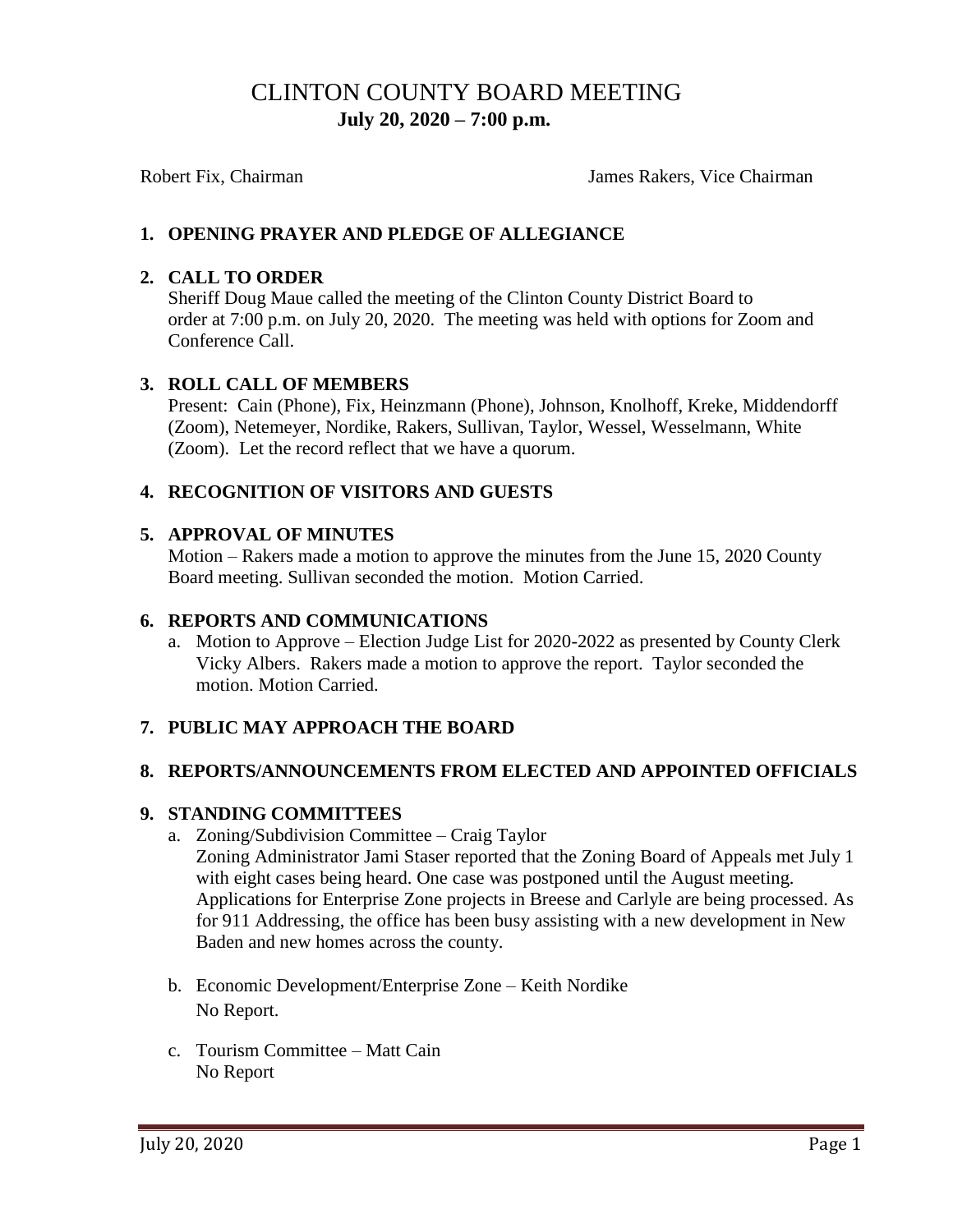- d. Environmental Concerns/Unincorporated/Solid Waste Nelson Heinzmann No Report.
- e. Assessment Committee Bryan Wessel Wessel reported the 2020 declarations for sold properties for June 2020 were down 29 as compared to June 2019. The June 2020 parcels for ownership transfers were up 26 compared to the same time last year. Supervisor of Assessments Linda Mensing supplied the committee with a tax study for the cities and villages showing the rates from lowest to highest.
- f. Insurance/ICIT Larry Johnson

Johnson reported that his committee viewed a presentation from Bill Schmaltz of Einstein Consulting about a program that the committee is considering called HopeJoy. More information will follow. Health insurance costs for the seventh month of this fiscal year, without reimbursements, were \$876,622.02, which is \$1,622.22 over budget or .2 percent over budget. With reimbursements, the costs were \$637,920.84, which is \$237,079.16 under budget or 27.1 percent under budget. As of June 30, 2020, the 025 Liability Fund has a balance of \$473,299.76, and the 016 Worker's Compensation Fund has a balance of \$34,095.30. All the premiums for both accounts have been paid for the year.

- g. Facilities Committee Brad Knolhoff
	- 1. Motion to Approve Bid for the replacement of the southwest roof on the jail. Knolhoff made a motion for a roll call vote. Taylor seconded the motion. Cain (Yes); Heinzmann (Yes); Johnson (Yes); Knolhoff (Yes); Kreke (Yes); Middendorff (Yes); Netemeyer (Yes); Nordike (Yes); Rakers (Yes); Sullivan (Yes); Taylor (Yes); Wessel (Yes); Wesselmann (Yes); White (Yes). Motion Carried 14-0.

Knolhoff said maintenance employee Tim Fuehne reported that the county recently purchased a disinfecting machine and will be fogging/disinfecting offices once a week. A roofing contractor assessed the courthouse roof and noted that the roof will be good for several years. The committee approved replacing the southwest portion of the jail roof. The low bid was submitted by Kevin Kehrer Construction for \$5,200. There is an additional allowance of \$3 per square foot for any wood decking that needs to be replaced.

Knolhoff said the Facilities Committee is still working with the Health Department on options for the construction of a new health building.

- h. Animal Control/County Farm Committee Craig Taylor
	- 1. Motion to Approve Hiring of Full-Time Animal Control Warden Bryanna Becker. Taylor said the county received over 20 applications for the animal control warden position. The new employees will not have any contact with the animals until they receive the rabies vaccination.

Taylor made a motion for a roll call vote. Nordike seconded the motion. Cain (Yes); Heinzmann (Yes); Johnson (Yes); Knolhoff (Yes); Kreke (Yes); Middendorff (Yes); Netemeyer (Yes); Nordike (Yes); Rakers (Yes); Sullivan (Yes); Taylor (Yes); Wessel (Yes); Wesselmann (Yes); White (Yes). Motion Carried 14-0.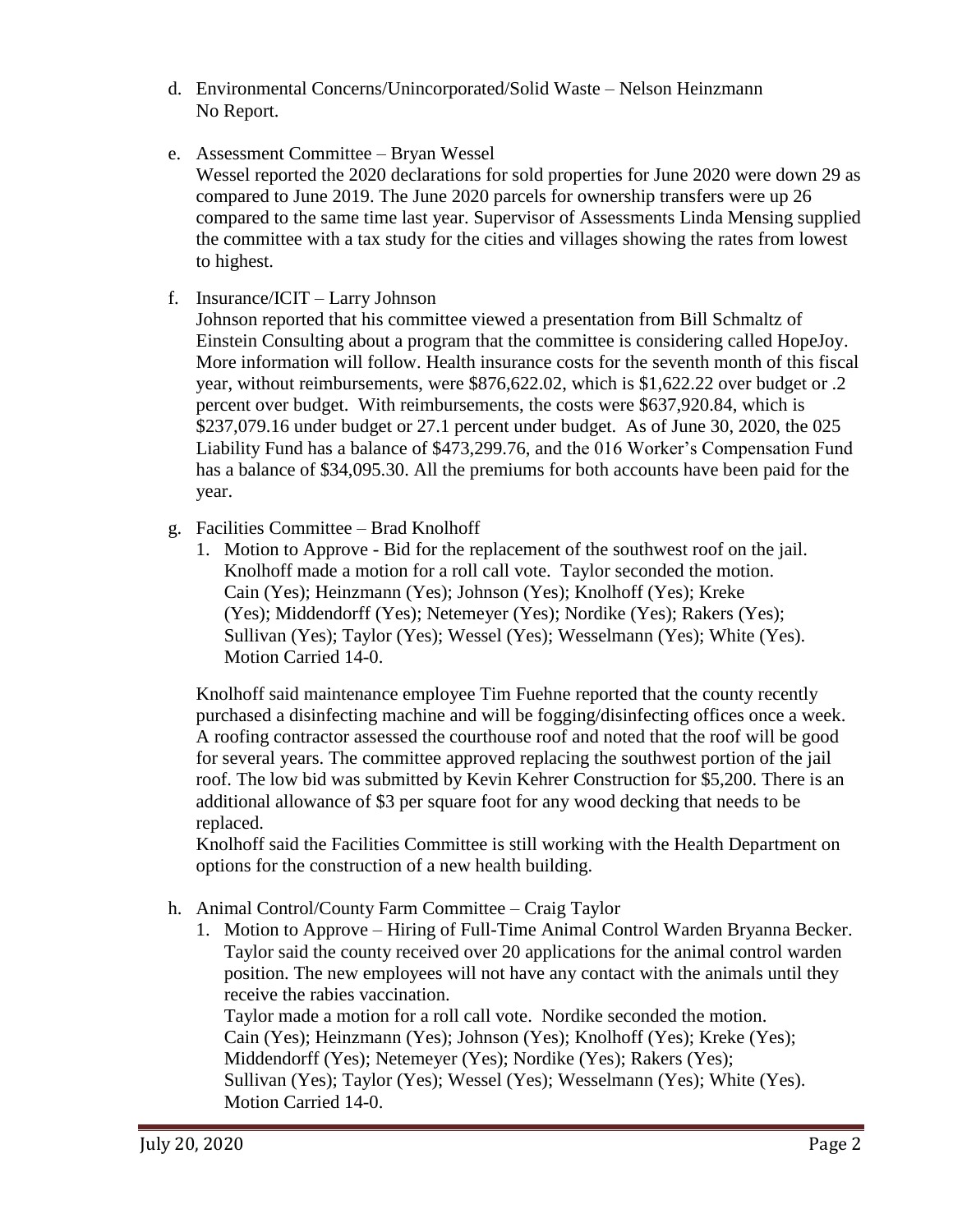- 2. Motion to Approve Hiring of Part-Time Animal Control Personnel Taylor is requesting to hire two part-time animal control personnel. One part-time person would work nights, weekends and holidays. The other part-time person would be an assistant throughout the day as needed. Taylor made a motion for a roll call vote. Wessel seconded the motion. Cain (Yes); Heinzmann (Yes); Johnson (Yes); Knolhoff (Yes); Kreke (Yes); Middendorff (Yes); Netemeyer (Yes); Nordike (Yes); Rakers (Yes); Sullivan (Yes); Taylor (Yes); Wessel (Yes); Wesselmann (Yes); White (Yes). Motion Carried 14-0.
- 3. Taylor expressed appreciation to Raymond and Jan Howard for a \$100 donation to Animal Control for the care of the animals and to board member Bryan Wessel for a donation of dog food.
- i. Education Committee James White No Report.
- j. Veterans Committee Bob Netemeyer No Report.
- k. Finance/Health/Revolving Loan Committee/General Services/Judiciary Jim Rakers 1. Treasurer's Monthly Report – Denise Trame
	- i. Motion Approval of Monthly Budget and Financial Report Rakers made a motion to approve the report. Taylor seconded the motion. Motion Carried.
	- ii. Trame reported that the county received oil checks totaling \$54,874.16.
	- 2. Motion to Approve Contract with CPA Fred Becker to Prepare the Budget and Tax Levy for Clinton County. Becker recently retired from Glass & Shuffett and will perform the work for a fee of \$100 per hour, not to exceed \$6,000. Rakers made a motion for a roll call vote. Wesselmann seconded the motion. Cain (Yes); Heinzmann (Yes); Johnson (Yes); Knolhoff (Yes); Kreke (Yes); Middendorff (Yes); Netemeyer (Yes); Nordike (Yes); Rakers (Yes); Sullivan (Yes); Taylor (Yes); Wessel (Yes); Wesselmann (Yes); White (Yes). Motion Carried 14-0. 3. Motion to Approve – Contract with Glass & Shuffett to Prepare County Audits for the next three years. The cost is \$25,500 for 2020; \$26,250 for 2021; and \$27,000 for 2022. Costs for conducting a comprehensive audit of the Circuit Clerk's Office are \$2,600 for 2020; \$2,700 for 2021; and \$2,800 for 2022. Rakers made a motion for a roll call vote. Wessel seconded the motion. Cain (Yes); Heinzmann (Yes); Johnson (Yes); Knolhoff (Yes); Kreke (Yes); Middendorff (Yes); Netemeyer (Yes); Nordike (Yes); Rakers (Yes);

 Sullivan (Yes); Taylor (Yes); Wessel (Yes); Wesselmann (Yes); White (Yes). Motion Carried 14-0.

Fix commended Becker and Glass & Shuffett for the great work they have done for Clinton County throughout the years.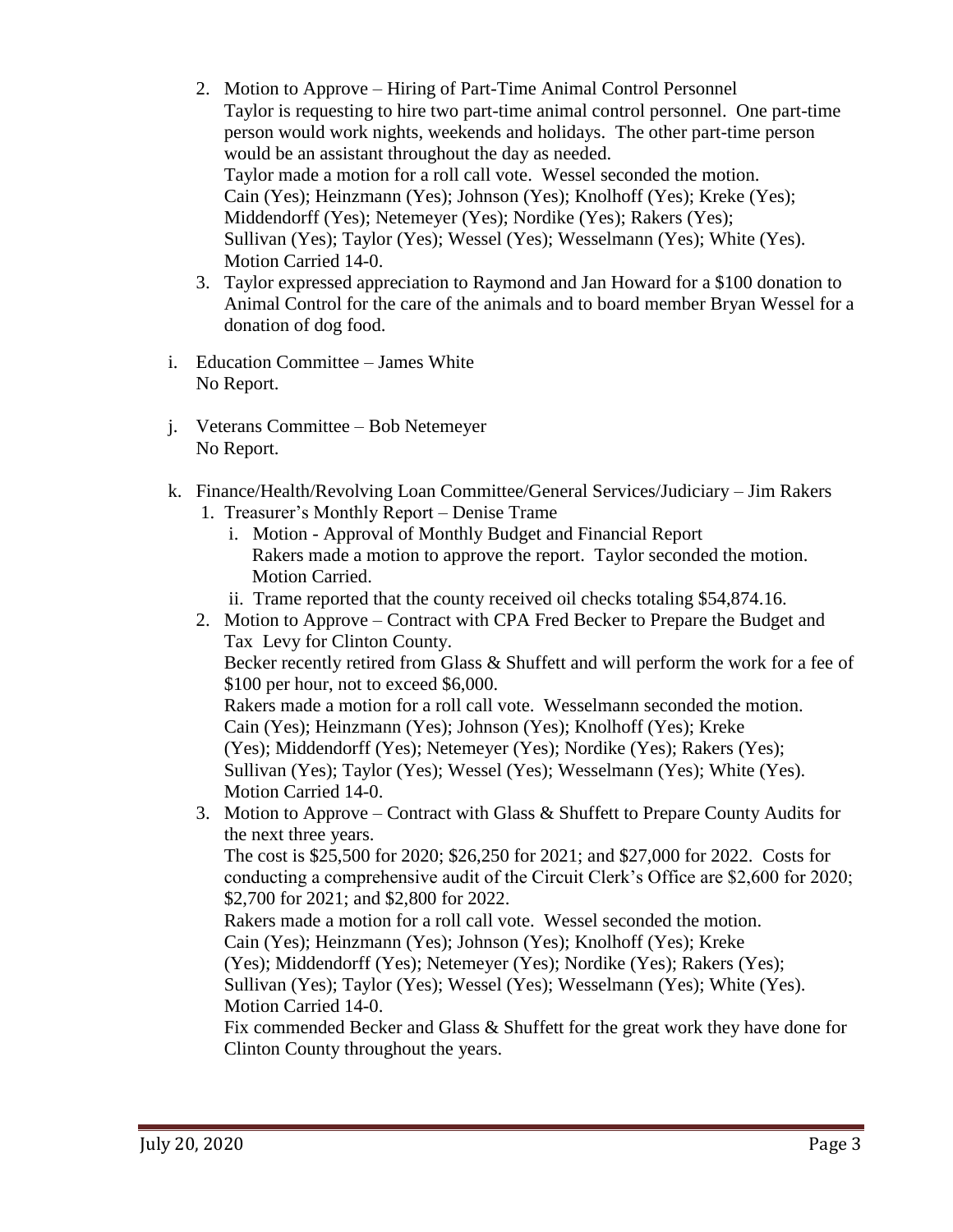- l. Law Enforcement/EMA/Welfare/Safety/Liquor Jim Sullivan Sullivan said the committee will meet July 23. Sheriff Maue clarified that the disinfecting cleaner cost around \$4,000 and was purchased for the jail through the commissary funds. It's being used at the jail, the courthouse and the courthouse annex.
- m. Road and Bridge Committee Bryan Wessel
	- 1. Monthly County Engineer Report Dan Behrens
		- i. Motion to Approve- Resolution to Approve a Low Bid of \$224,549.62 to Howell Paving, Inc. for Resurfacing of County Highway 13 (Stolletown Road). Behrens said other bids came from Christ Brothers Asphalt for \$265,547.43 and Killian Corporation for 276,491.03. Howell is also doing the Beckemeyer- Bartelso Road resurfacing projects so the two jobs will be coordinated. Wessel made a motion for a roll call vote. Taylor seconded the motion. Cain (Yes); Heinzmann (Yes); Johnson (Yes); Knolhoff (Yes); Kreke (Yes); Middendorff (Yes); Netemeyer (Yes); Nordike (Yes); Rakers (Yes); Sullivan (Yes); Taylor (Yes); Wessel (Yes); Wesselmann (Yes); White (Yes). Motion Carried 14-0.

Behrens presented a comparison of this year's Motor Fuel Tax Fund with last year. The county received its first of potentially six installments allocated through the REBUILD Illinois Program. The payment was a little of \$250,000 and the county should receive two payments per year over the next three years. The funding must be spent by 2025 and the committee is prioritizing projects to be financed through the program.

Nordike questioned if the Highway Department keeps a log on fuel usage. He noted that some of the employees do enter mileage when they use the Shell credit card, but the practice is not consistent among all the employees.

Behrens said there is no log for fuel usage, and he was not aware of this ever being done in the past. Nordike also questioned why the back side of the ditch slopes are not cut. Behrens said that at this time the department cannot keep up.

- n. Personnel/Labor Committee Mike Kreke
	- 1. Motion to Approve Payout for Former Animal Control Warden Don Deiters The payout includes 192 hours of sick time, 40 hours of vacation time and 71 hours of comp time.

Kreke made a motion for a roll call vote. Wesselmann seconded the motion. Cain (Yes); Heinzmann (Yes); Johnson (Yes); Knolhoff (Yes); Kreke (Yes); Middendorff (Yes); Netemeyer (Yes); Nordike (Yes); Rakers (Yes); Sullivan (Yes); Taylor (Yes); Wessel (Yes); Wesselmann (Yes); White (Yes). Motion Carried 14-0.

Kreke thanked all of the candidates who applied for the animal control warden position. He said there were a lot of good candidates, and he believes the committee made an excellent decision. He thanked all of the board members who took part in the process.

## **10. SPECIAL COMMITTEES**

a. 708 Mental Health Board/Area Agency on Aging – Brad Knolhoff No Report.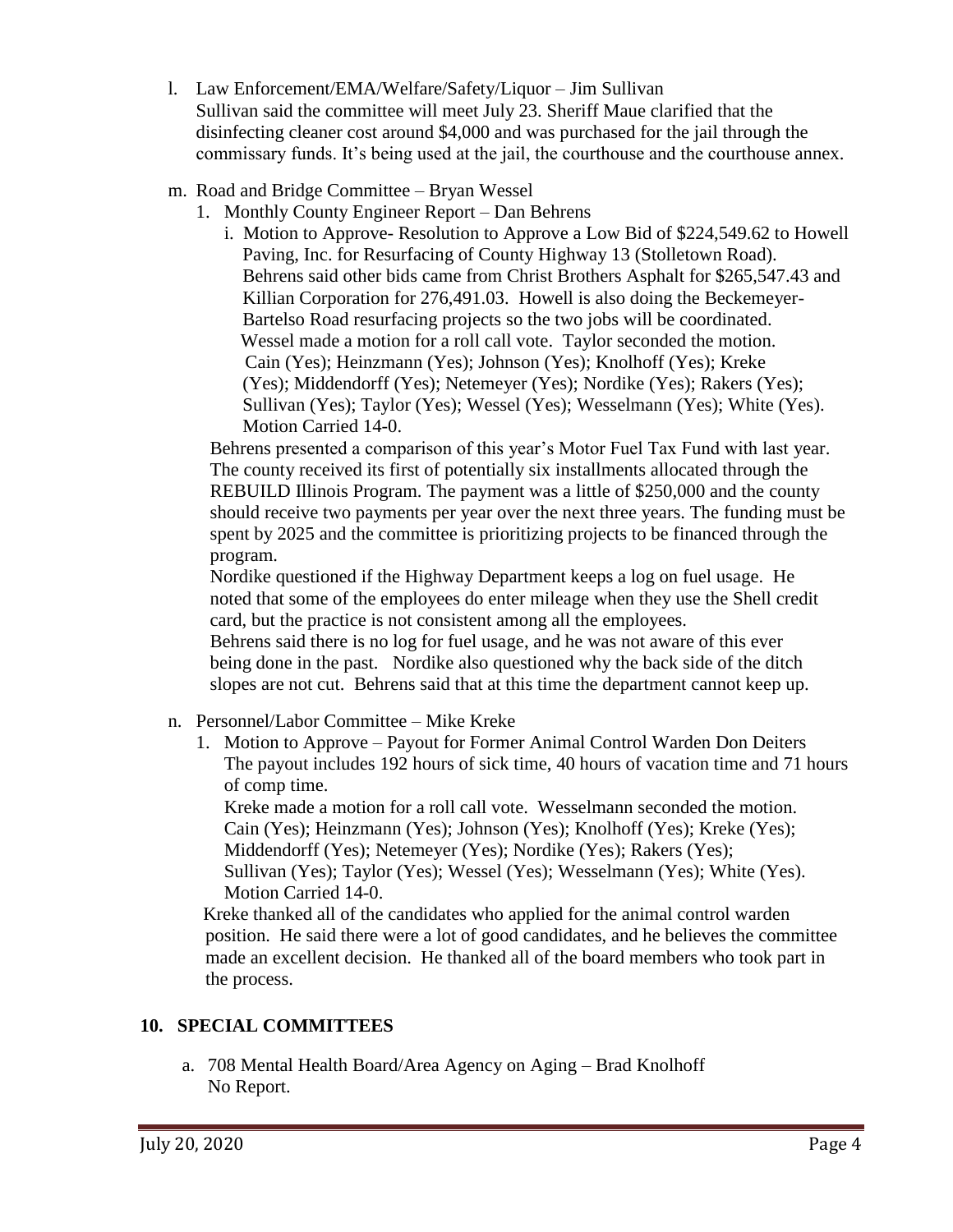- b. County Health Brad Knolhoff
	- 1. Motion to Approve Health Department Monthly Report Netemeyer made a motion to approve the report. Knolhoff seconded the motion. Motion Carried.

Knolhoff reported that for the month of June the Health Department ended with a deficit of \$19,790.90. The total deficit for the year is \$51,332.26. The salary expense is over budget by \$23,673 primarily due to overtime for COVID-19. The department has the opportunity to recoup \$80,000 in COVID-related expenses through the federal CURE grant program. The department also received a grant for \$817,000 for activities related to COVID contact, tracing and testing. Part of this grant will include the purchase of two SUVs for transporting tests, pulling the trailer for remote testing sites and other travel. The grant will also finance PPE supplies, the rental of office space, recruitment of numerous, temporary, full-time and contractual staff and a variety of other expenditures. The building subcommittee is still continuing to meet to consider all options for the construction and specifications of a new health department building.

- c. GIS Committee Craig Taylor No Report.
- d. 911 Committee Mike Kreke Kreke reported that dates have been set up later this year for aerial imagery.
- e. Technology Support James White No Report.
- f. UCCI Jim Sullivan Sullivan said UCCI continues to communicate via email and encouraged board members to offer input when requested.

## **11. APPROVAL OF ACCOUNTS PAYABLE**

Taylor made a motion for a roll call vote for approval of accounts payable. Rakers seconded the motion.

Cain (Yes); Heinzmann (Yes); Johnson (Yes); Knolhoff (Yes); Kreke (No); Middendorff (No); Netemeyer (No); Nordike (No); Rakers (Yes); Sullivan (Yes); Taylor (Yes); Wessel (Yes); Wesselmann (Yes); White (Yes). Motion Carried 10-4.

## **12. COMMUNICATIONS AND PETITIONS**

## **13. UNFINISHED BUSINESS**

## **14. MISCELLANEOUS BUSINESS**

a. Motion – Appointment – Dr. Robert Hyten – Board of Health Knolhoff made a motion to approve the appointment. Netemeyer seconded the motion. Motion Carried.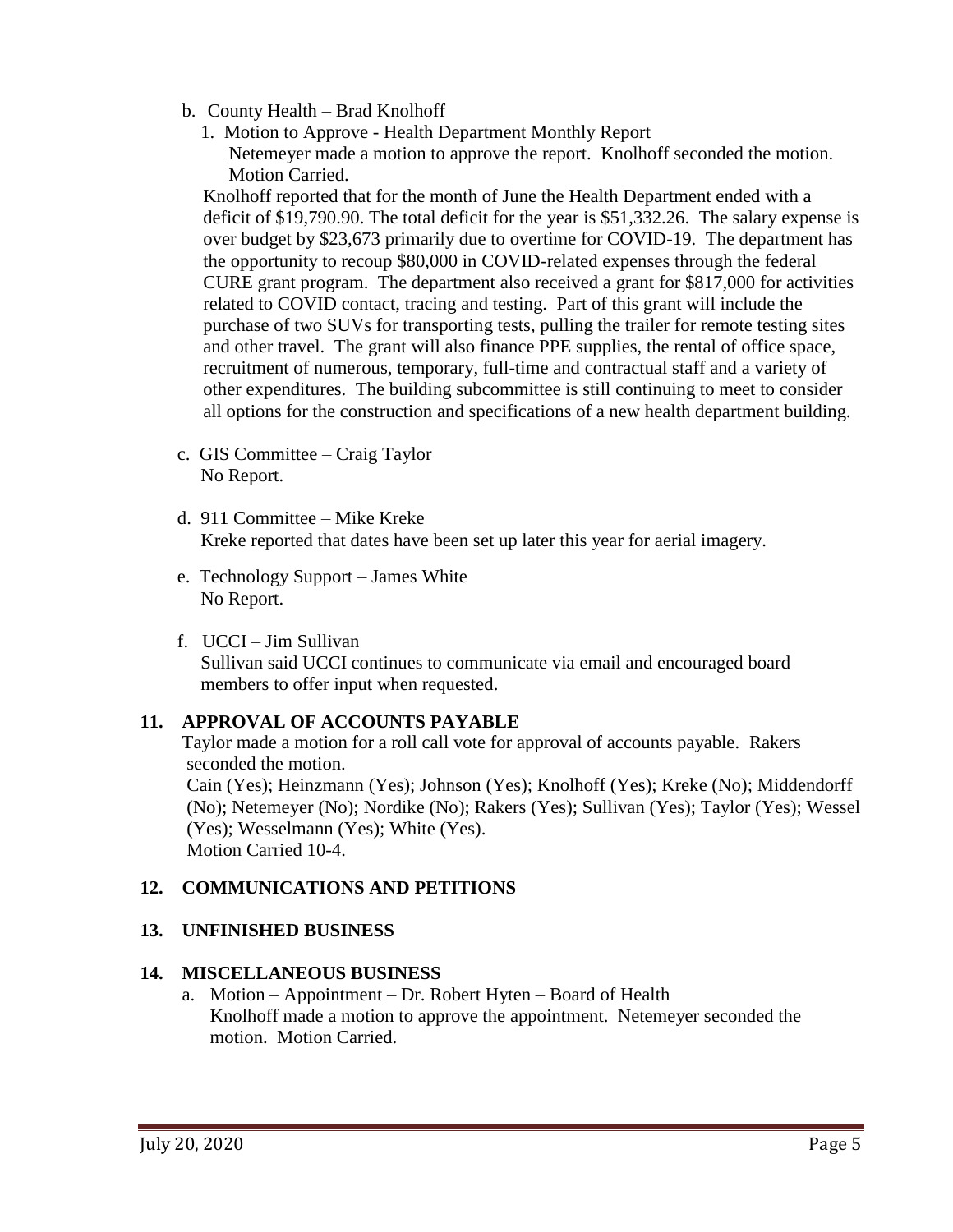### **15. NEW BUSINESS**

- a. Motion Motion to Approve Ordinance for Roadside Memorial Markers Hudspeth clarified that this ordinance only applies to county roads and right of ways. The ordinance does not prohibit the establishment of other roadside memorial markers; however, any memorials on county roadways are always at the discretion of the county to remove. This ordinance establishes a formal process by which a roadside marker may be established, and it further provides that the marker is the property of the county. If anyone takes issue with its presence or removes or defaces the marker, they would be committing a crime against government property and they would be prosecuted. The ordinance provides the family with protection for their loved one's memorial. According to the ordinance, fees are set by the Highway Department to recover any costs. Hudspeth said he would happy to share this ordinance any other municipality or village to create some uniformity throughout the county. Wessel made a motion for a roll call vote. Rakers seconded the motion. Cain (Yes); Heinzmann (Yes); Johnson (Yes); Knolhoff (Yes); Kreke (No); Middendorff (Yes); Netemeyer (Yes); Nordike (Yes); Rakers (Yes); Sullivan (No); Taylor (No); Wessel (Yes); Wesselmann (Yes); White (Yes). Motion Carried 11-3.
- b. Motion to Approve Resolution of Support for a Community Development Block Grant

 A public hearing for this grant was held prior to the regular board meeting. Albers explained that this grant is part of the Downstate Stabilization Grant Program and the county is applying on behalf of a local business, New Memphis Station. Wesselmann made a motion for a roll call vote. Knolhoff seconded the motion. Cain (Yes); Heinzmann (Yes); Johnson (Yes); Knolhoff (Yes); Kreke (Yes); Middendorff (Yes); Netemeyer (Yes); Nordike (Yes); Rakers (Yes); Sullivan (Yes); Taylor (Yes); Wessel (Yes); Wesselmann (Yes); White (Yes). Motion Carried 14-0.

 c. Motion to Approve – Resolution Regarding Public Defender Compensation. Middendorff made a motion for a roll call vote. Wesselmann seconded the motion. Cain (Yes); Heinzmann (Yes); Johnson (Yes); Knolhoff (Yes); Kreke (Yes); Middendorff (Yes); Netemeyer (Yes); Nordike (Yes); Rakers (Yes); Sullivan (Yes); Taylor (Yes); Wessel (Yes); Wesselmann (Yes); White (Yes). Motion Carried 14-0.

## **16. ADJOURNMENT UNTIL MONDAY, AUGUST 17, 2020.** Taylor made a motion to adjourn until Monday, August 17, 2020. Wessel seconded the motion. Motion Carried. Meeting adjourned at 7:48 p.m.

ATTEST:

Griky Weers

Vicky Albers County Clerk & Recorder